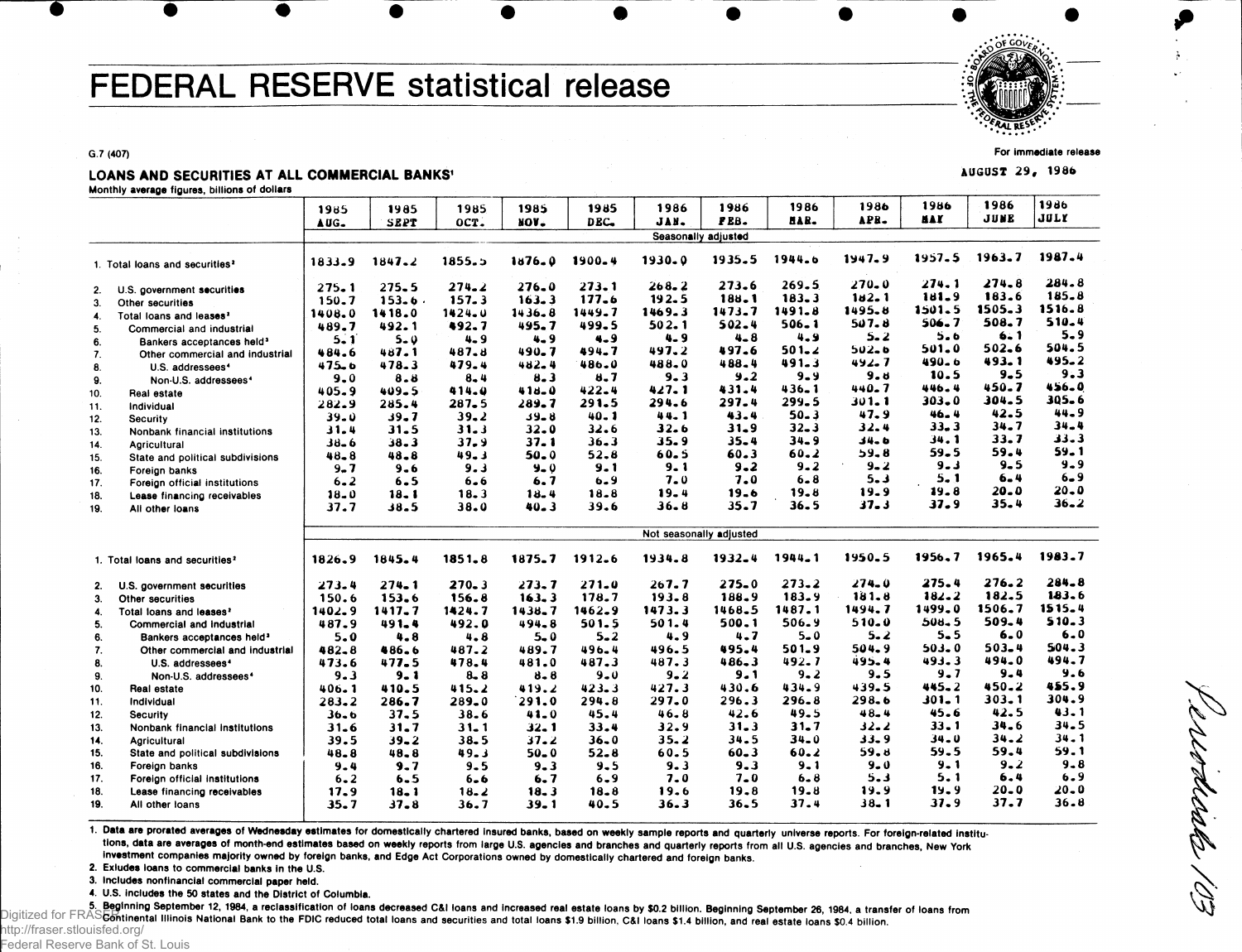#### **G.7 (407)A**

#### LOANS AND SECURITIES AT DOMESTICALLY CHARTERED COMMERCIAL BANKS'

**Averages of Wednesday figures, billions of dollars**

|     |                                            | 1985<br>AUG. | 1985<br>SEPT | 1985<br>OCT. | 1985<br>NOA" | 1985<br>DEC. | 1986     | 1986<br>FEB.            | 1986       | 1986      | 1986       | 1986     | 1986     |
|-----|--------------------------------------------|--------------|--------------|--------------|--------------|--------------|----------|-------------------------|------------|-----------|------------|----------|----------|
|     |                                            |              |              |              |              |              | JAN.     | Seasonally adjusted     | HAR.       | APR.      | <b>HAY</b> | JUNE     | JULY     |
|     |                                            |              |              |              |              |              |          |                         |            |           |            |          |          |
|     | 1. Total loans and securities <sup>2</sup> | 1753.8       | $1766 - 4$   | $1772 - 9$   | 1792.0       | 1813.4       | 1842.1   | 1848.7                  | 1855.4     | 1855.0    | $1863 - 2$ | 1869.3   | 1889.6   |
| 2.  | U.S. government securities                 | 270.2        | 270.5        | 268.9        | $270 - 8$    | 268.1        | 263.2    | 268.5                   | 264.3      | 264.0     | 267.0      | 267.9    | 278.9    |
| 3.  | <b>Other securities</b>                    | 145.5        | 148.2        | 151.7        | 157.4        | 171.5        | 186.1    | $181 - 6$               | 177.0      | 175.6     | $175 - 3$  | 176.9    | 179.3    |
| 4.  | Total loans and leases <sup>2</sup>        | 1338.1       | 1347.7       | 1352.4       | $1363 - 8$   | 1373.8       | 1392.8   | 1398.7                  | $1414 - 1$ | 1415.5    | $1420 - 9$ | 1424.6   | 1431.3   |
| 5.  | <b>Commercial and industrial</b>           | 439.4        | 441.0        | 440.7        | 442.5        | 444.3        | 446.5    | $447 - 2$               | 448.6      | 448.9     | 449.0      | 450.2    | 448.8    |
| 6.  | Bankers acceptances held <sup>3</sup>      | $2 - 6$      | $2 - 5$      | $2 - 3$      | $2 - 2$      | $2 - 0$      | $2 - 1$  | $2 - 1$                 | $2 - 2$    | $2 - 3$   | 2.5        | $2 - 7$  | $2 - 4$  |
| 7.  | Other commercial and industrial            | 436.8        | 438.5        | $438 - 4$    | $440 - 3$    | 442.3        | 444.5    | 445.1                   | 446.5      | 446.6     | 446.5      | 447.5    | 446.4    |
| 8.  | U.S. addressees <sup>4</sup>               | 431.7        | 433.6        | 433.7        | 435.8        | 438.0        | 440.1    | 440.7                   | 441.5      | $441 - 9$ | 441.3      | 443.2    | 442.4    |
| 9.  | Non-U.S. addressees <sup>4</sup>           | 5.1          | $5 - 0$      | 4.7          | $4 - 5$      | $4 - 3$      | 4.4      | $4 - 4$                 | $5 - 0$    | $4 - 8$   | $5 - 2$    | $4 - 3$  | $4 - 0$  |
| 10. | Real estate                                | 400.6        | $404 - 0$    | $408 - 6$    | $412 - 8$    | 417.2        | 422.0    | $426 - 3$               | 430.9      | $435 - 3$ | 440.9      | 445.1    | 450.3    |
| 11. | Individual                                 | 282.6        | 285.1        | $287 - 2$    | $289 - 4$    | $291 - 2$    | 294.3    | 297.1                   | $299 - 2$  | 300. 8    | $302 - 7$  | 304.2    | 305.3    |
| 12. | <b>Security</b>                            | 36.7         | $37 - 5$     | 36.9         | 37.4         | 37.1         | $40 - 8$ | $40 - 9$                | 47.6       | 44.3      | 42.4       | 39.1     | 41.5     |
| 13. | Nonbank financial institutions             | 28.7         | $28 - 8$     | 28.6         | $29 - 3$     | 29.5         | $29 - 0$ | $28 - 3$                | 28.9       | 28.9      | 29.3       | $30 - 5$ | $30 - 6$ |
| 14. | <b>Agricultural</b>                        | 38.6         | $38 - 3$     | $37 - 9$     | $37 - 1$     | 36.3         | 35.9     | 35.4                    | 34.9       | 34. b     | 34.1       | 33.7     | $33 - 3$ |
| 15. | State and political subdivisions           | 48.8         | $48 - 8$     | $49 - 3$     | $50 - 0$     | $52 - 8$     | 60.5     | $60 - 3$                | $60 - 2$   | $59 - 8$  | 59.5       | $59 - 4$ | $59 - 1$ |
| 16. | Foreign banks                              | $5 - 9$      | $5 - 9$      | $5 - 8$      | $5 - 5$      | $5 - 7$      | $5 - 8$  | $5 - 7$                 | $5 - 7$    | 5.7       | $5 - 9$    | $6 - 1$  | $5 - 9$  |
| 17. | Foreign official institutions              | $3 - 4$      | $3 - 5$      | $3 - 6$      | $3 - 6$      | $3 - 6$      | 3.6      | $3 - 8$                 | $3 - 7$    | 3. 7      | $3 - 8$    | 3.7      | $3 - 7$  |
| 18. | Lease financing receivables                | 18.0         | $18 - 1$     | 18.3         | $18 - 4$     | 18.8         | 19.4     | 19.6                    | 19.8       | 19.9      | 19.8       | 20.0     | $20 - 0$ |
| 19. | All other loans                            | 35.5         | $36 - 5$     | $35 - 5$     | 37.8         | 37.3         | $34 - 9$ | $34 - 1$                | $34 - 6$   | $33 - 6$  | 33.5       | 32.6     | 32.7     |
|     |                                            |              |              |              |              |              |          | Not seasonally adjusted |            |           |            |          |          |
|     |                                            |              |              |              |              |              |          |                         |            |           |            |          |          |
|     | 1. Total loans and securities <sup>2</sup> | 1748.7       | $1765 - 3$   | 1769.5       | 1792.0       | $1823 - 0$   | 1844.4   | 1845.8                  | 1854.0     | 1857.1    | 1463.2     | 1871.8   | 1887.3   |
| 2.  | U.S. government securities                 | $268 - 7$    | 269.2        | $265 - 0$    | $268 - 5$    | $266 - 0$    | 262.7    | $269 - 9$               | $267 - 6$  | $267 - 9$ | 268.3      | 269.3    | 278.9    |
| 3.  | Other securities                           | 145.2        | 147.9        | $151 - 0$    | 157.3        | 172.7        | 187.6    | $182 - 4$               | 177.7      | $175 - 6$ | $175 - 8$  | 175.9    | 177.1    |
| 4.  | Total loans and leases <sup>2</sup>        | 1334.8       | 1348.2       | 1353.5       | 1366.2       | 1384.3       | 1394.1   | 1393.5                  | 1408.6     | 1413.6    | 1419.2     | 1426.6   | 1431.4   |
| 5.  | Commercial and industrial                  | 438.4        | 440.5        | 439.7        | 441.6        | 444.8        | 444.6    | 445.2                   | 448.9      | 450.8     | 451.4      | 451.7    | 449.7    |
| 6.  | Bankers acceptances held <sup>3</sup>      | 2.5          | $2 - 4$      | $2 - 3$      | $2 - 3$      | $2 - 2$      | $2 - 0$  | $2 - 1$                 | $2 - 3$    | $2 - 2$   | $2 - 4$    | 2.6      | $2 - 3$  |
| 7.  | Other commercial and industrial            | 435.9        | $438 - 1$    | 437.4        | $439 - 2$    | 442.6        | 442.6    | 443.0                   | 446.7      | 448.6     | 449.0      | 449.1    | 447.4    |
| 8.  | U.S. addressees <sup>4</sup>               | 430.9        | 433.1        | 432.5        | 434.3        | $437 - 8$    | 437.8    | $438 - 4$               | $442 - 2$  | 444.0     | 444.5      | 445.0    | 443.4    |
| 9.  | Non-U.S. addressees <sup>4</sup>           | $5 - 0$      | $5 - 0$      | $4 - 9$      | $4 - 9$      | $4 - 9$      | $4 - 8$  | 4.7                     | 4.5        | 4.5       | $4 - 4$    | $4 - 1$  | $4 - 0$  |
| 10. | Real estate                                | 400.7        | $405 - 0$    | $409 - 8$    | 414.1        | 418.0        | 422.1    | $425 - 5$               | $429 - 7$  | $434 - 1$ | 439.7      | 444.6    | 450.2    |
| 11. | Individual                                 | 282.9        | 286.4        | 288.7        | $290 - 7$    | 294.5        | 296.7    | 296.1                   | 296.5      | 298.3     | 300. 8     | 302.8    | 304.5    |
| 12. | <b>Security</b>                            | $34 - 6$     | $35 - 6$     | $36 - 7$     | $38 - 8$     | 41.3         | 42.5     | $40 - 1$                | $46 - 5$   | 44.6      | $42 - 0$   | 39.4     | 39.9     |
| 13. | Nonbank financial institutions             | 28.9         | $28 - 9$     | $28 - 3$     | 29.3         | 29.9         | $29 - 2$ | 28.2                    | 28.5       | $28 - 8$  | $29 - 2$   | $30 - 6$ | $30 - 7$ |
| 14. | <b>Agricultural</b>                        | 39.5         | $39 - 2$     | 38.5         | 37.2         | $36 - 0$     | 35.2     | 34.5                    | 34.0       | 33.9      | 34.0       | 34.2     | 34.1     |
| 15. | State and political subdivisions           | 48.8         | 48.8         | 49.3         | $50 - 0$     | 52.8         | $60 - 5$ | 60.3                    | $60 - 2$   | $59 - 8$  | 59.5       | 59.4     | 59.1     |
| 16. | Foreign banks                              | $5 - 8$      | $6 - 0$      | $5 - 8$      | 5.7          | $6 - 0$      | $5 - 8$  | $5 - 8$                 | $5 - 6$    | $5 - 6$   | 5.7        | 5.9      | $6 - 0$  |
| 17. | Foreign official institutions              | 3.4          | 3.5          | $3 - 6$      | $3 - 6$      | ふっん          | $3 - 6$  | $3 - 8$                 | $3 - 7$    | 3.7       | $3 - 8$    | $3 - 7$  | $3 - 7$  |
| 18. | Lease financing receivables                | 17.9         | 18.1         | $18 - 2$     | 18.3         | 18.8         | 19.6     | $19 - 8$                | 19.8       | 19.9      | 19.9       | 20.0     | $20 - 0$ |
| 19. | All other loans                            | 33.9         | 36.2         | $34 - 9$     | $37 - 0$     | $38 - 6$     | $34 - 3$ | 34.3                    | 35.1       | 34. 1     | $33 - 1$   | $34 - 3$ | 33.4     |
|     |                                            |              |              |              |              |              |          |                         |            |           |            |          |          |

1. Data are prorated averages of Wednesday estimates for domestically chartered insured banks, based on weekly sample reports and quarterly universe reports.

**2. Exludes loans to commercial banks in the U.S.**

**3. Includes nonfinancial commercial paper held.**

**4. U.S. Includes the 50 states and the District of Columbia.**

5. Beginning September 12, 1984, a reclassification of loans decreased C&I loans and increased real estate loans by \$0.2 billion. Beginning September 26, 1984, a transfer of loans from Continental Illinois National Bank to the FDIC reduced total loans and securities and total loans \$1.9 billion, C&I loans \$1.4 billion, and real estate loans \$0.4 billion.

Digitized for FRASER http://fraser.stlouisfed.org/  $F$ ederal Reserve Bank of St. Louis